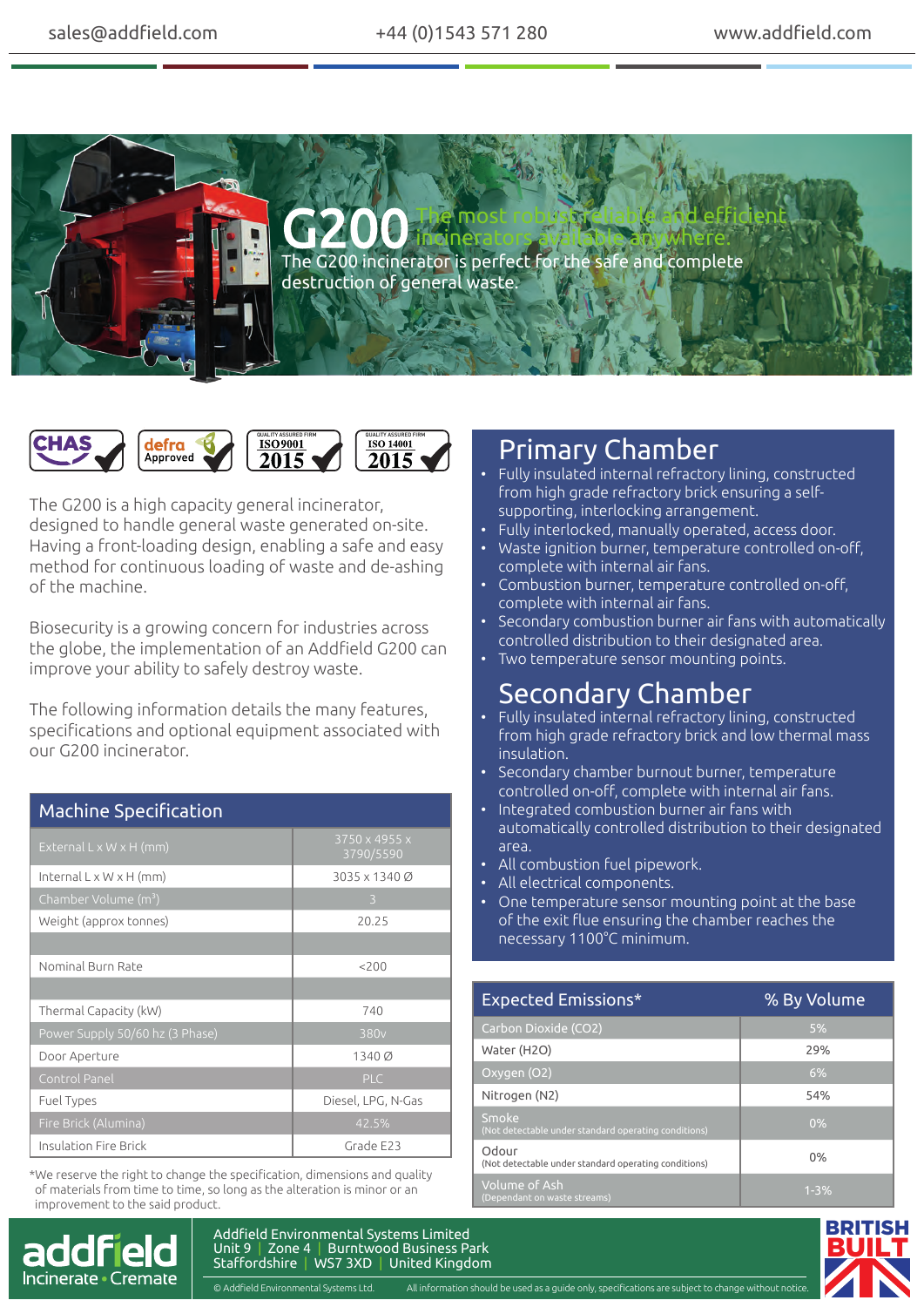



### Waste Loading and De-Ashing

The G200 incinerator is designed for front loading only through the main access door. At the end of every incineration process, ash should be discharged through the loading door into the supplied catcher tray prior to being loaded for the next burn. When de-ashing the machine, make sure that all of the correct PPE is worn, this is to protect your self from the heat existing the machine.

# The Addfield Difference

- Pre-fabricated 8mm & 10mm robust mild steel casing, seam welded and suitably stiffened/ braced where necessary.
- Lightweight resilient refractory fibre insulation lid, providing a tight seal, giving excellent thermal efficiency.
- Primary and secondary chamber lining thickness 180mm, rated at 1650°C.
- Low thermal mass door lining, with removable roof and back plate for ease of maintenance.
- Paint finishing The steel structures are painted using a two-pack high grade paint system.
- With a choice of an AI or PLC Controller, customisable programs can cut your operations times.
- A 180mm thick refractory lining, using fire bricks and insulation bricks, improving thermal efficiency.

#### Additional Operation Equipment





An Automatically bin tipper system provides hands free loading of hazardous waste. Bin Tipper



Built to enable the option of continuous loading throughout operation. Securely positioning waste into the primary chamber whilst maintaining temperature and preventing radiant heat and thermal shock. Ram Loader



#### Venturi System

An advanced flue gas treatment system designed to further reduce dust, acid gasses, dioxins and furans. Highly effective the venturi is widely regarded as the leading treatment system in its field.



Addfield Environmental Systems Limited Unit 9 | Zone 4 | Burntwood Business Park Staffordshire | WS7 3XD | United Kingdom